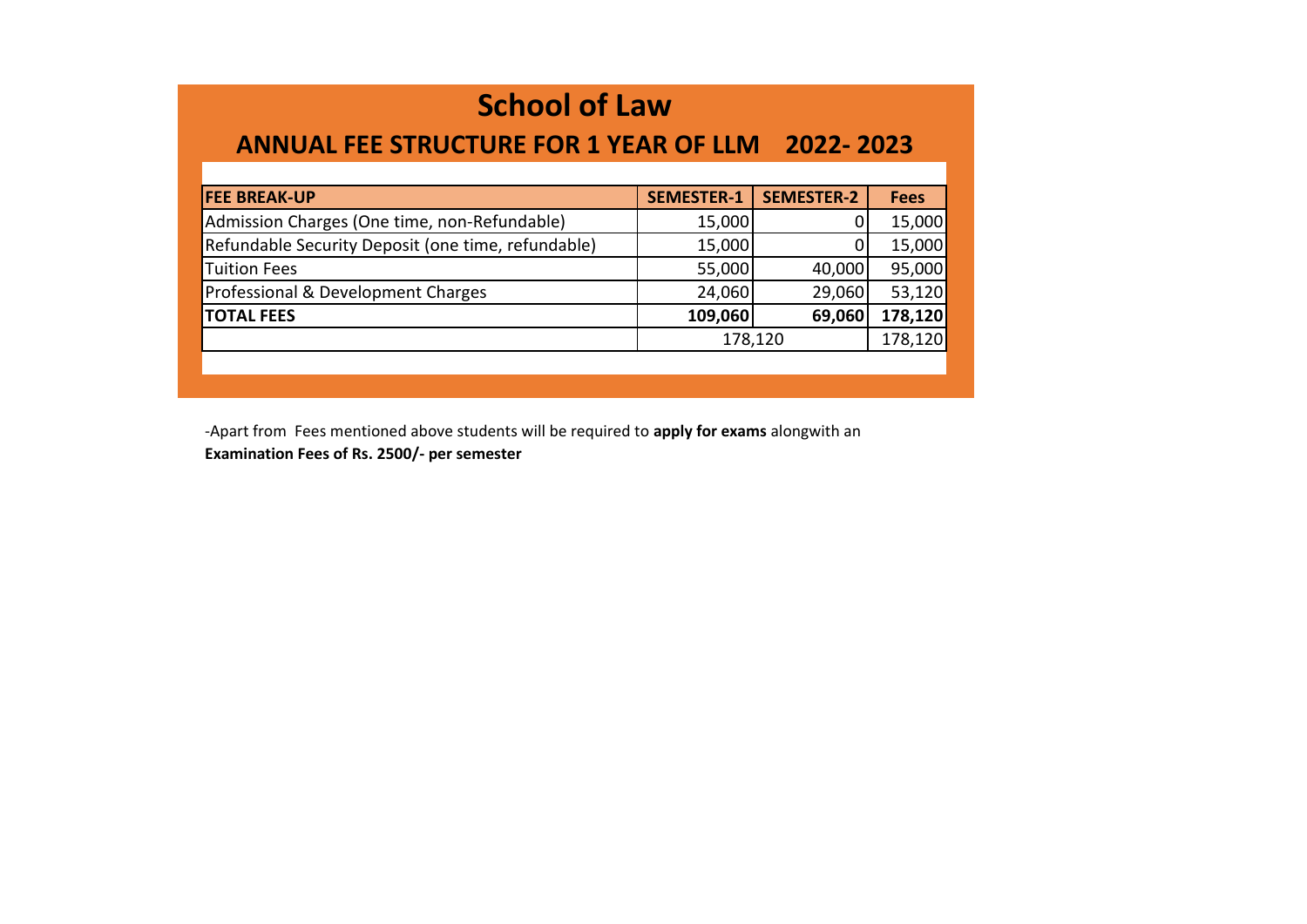| <b>School of Law</b><br><b>ANNUAL FEE STRUCTURE FOR 5 YEARS OF BA-LLB(Hons.)</b><br>2022 - 2027 |                   |                   |                   |                   |                   |                   |                   |            |        |                        |                |
|-------------------------------------------------------------------------------------------------|-------------------|-------------------|-------------------|-------------------|-------------------|-------------------|-------------------|------------|--------|------------------------|----------------|
| <b>FEE BREAK-UP</b>                                                                             | <b>SEMESTER-1</b> | <b>SEMESTER-2</b> | <b>SEMESTER-3</b> | <b>SEMESTER-4</b> | <b>SEMESTER-5</b> | <b>SEMESTER-6</b> | <b>SEMESTER-7</b> | SEMESTER-8 |        | SEMESTER-9 SEMESTER-10 | <b>Fees</b>    |
| Admission Charges (non-Refundable)                                                              | 15,000            |                   |                   |                   |                   |                   |                   |            |        |                        | 15,000         |
| Refundable Security Deposit (one time)                                                          | 15,000            |                   |                   |                   |                   |                   |                   |            |        |                        | 15,000         |
| Tuition Fees                                                                                    | 43,980            | 43,970            | 52,180            | 52,180            | 52,180            | 52,180            | 52,180            | 52,180     | 52,180 | 52,180                 | 505,390        |
| Professional & Development Charges                                                              | 28,560            | 28,560            | 28,560            | 28,560            | 28,560            | 28,560            | 28,560            | 28,560     | 28,560 | 32,570                 | 289,610        |
|                                                                                                 | 102,540           | 72,530            | 80,740            | 80,740            | 80,740            | 80,740            | 80,740            | 80,740     | 80,740 |                        | 84,750 825,000 |
|                                                                                                 |                   | 175070            | 161480            |                   | 161480            |                   | 161480            |            | 165490 |                        | 825000         |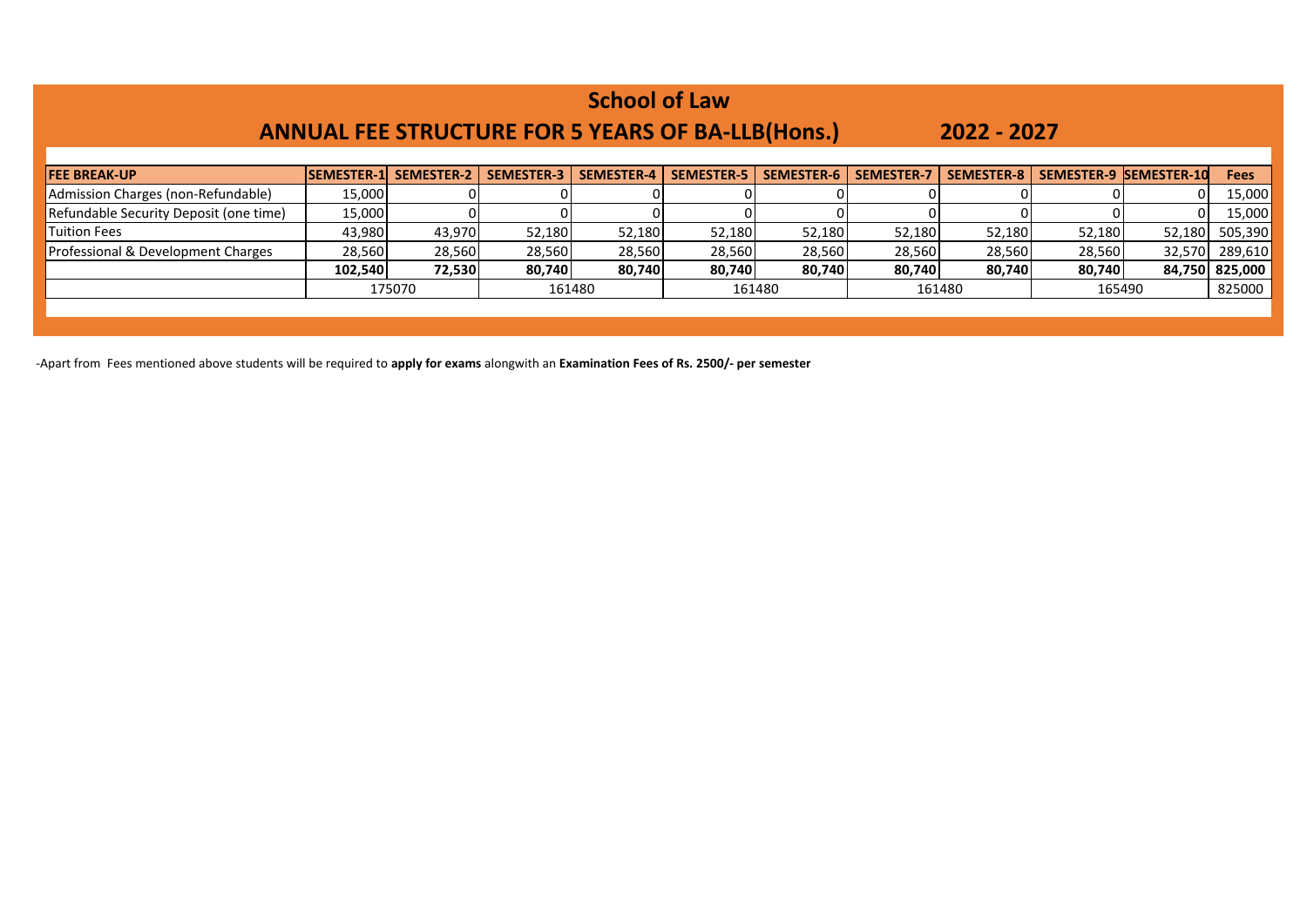| <b>School of Law</b> |                   |                                                           |                            |                            |                   |                            |                                                                                         |            |             |                                      |
|----------------------|-------------------|-----------------------------------------------------------|----------------------------|----------------------------|-------------------|----------------------------|-----------------------------------------------------------------------------------------|------------|-------------|--------------------------------------|
|                      |                   |                                                           |                            |                            |                   |                            |                                                                                         |            |             |                                      |
| <b>SEMESTER-1</b>    | <b>SEMESTER-2</b> | <b>SEMESTER-3</b>                                         | <b>SEMESTER-4</b>          | <b>SEMESTER-5</b>          | <b>SEMESTER-6</b> | <b>SEMESTER-7</b>          | <b>SEMESTER-8</b>                                                                       | SEMESTER-9 | SEMESTER-10 | <b>Fees</b>                          |
|                      |                   |                                                           |                            |                            |                   |                            |                                                                                         |            |             | 15,000                               |
|                      | 0                 |                                                           |                            |                            |                   |                            |                                                                                         |            |             | 15,000                               |
|                      |                   |                                                           | 52,180                     |                            |                   | 52,180                     | 52,180                                                                                  |            | 52,180      | 505,390                              |
|                      |                   |                                                           | 28,560                     |                            |                   | 28,560                     | 28,560                                                                                  |            |             | 289,610                              |
|                      |                   |                                                           | 80.740                     |                            |                   | 80,740                     | 80,740                                                                                  |            |             | 84,750 825,000                       |
|                      |                   | 161480                                                    |                            |                            | 161480            |                            | 161480                                                                                  |            | 165490      |                                      |
|                      |                   |                                                           |                            |                            |                   |                            |                                                                                         |            |             |                                      |
|                      |                   |                                                           |                            |                            |                   |                            |                                                                                         |            |             |                                      |
|                      |                   | 15,000<br>15,000<br>43,980<br>28,560<br>102,540<br>175070 | 43,970<br>28,560<br>72,530 | 52,180<br>28,560<br>80.740 |                   | 52,180<br>28,560<br>80.740 | <b>ANNUAL FEE STRUCTURE FOR 5 YEARS OF BBA-LLB(Hons.)</b><br>52,180<br>28,560<br>80,740 |            | 2022 - 2027 | 52,180<br>28,560<br>32,570<br>80.740 |